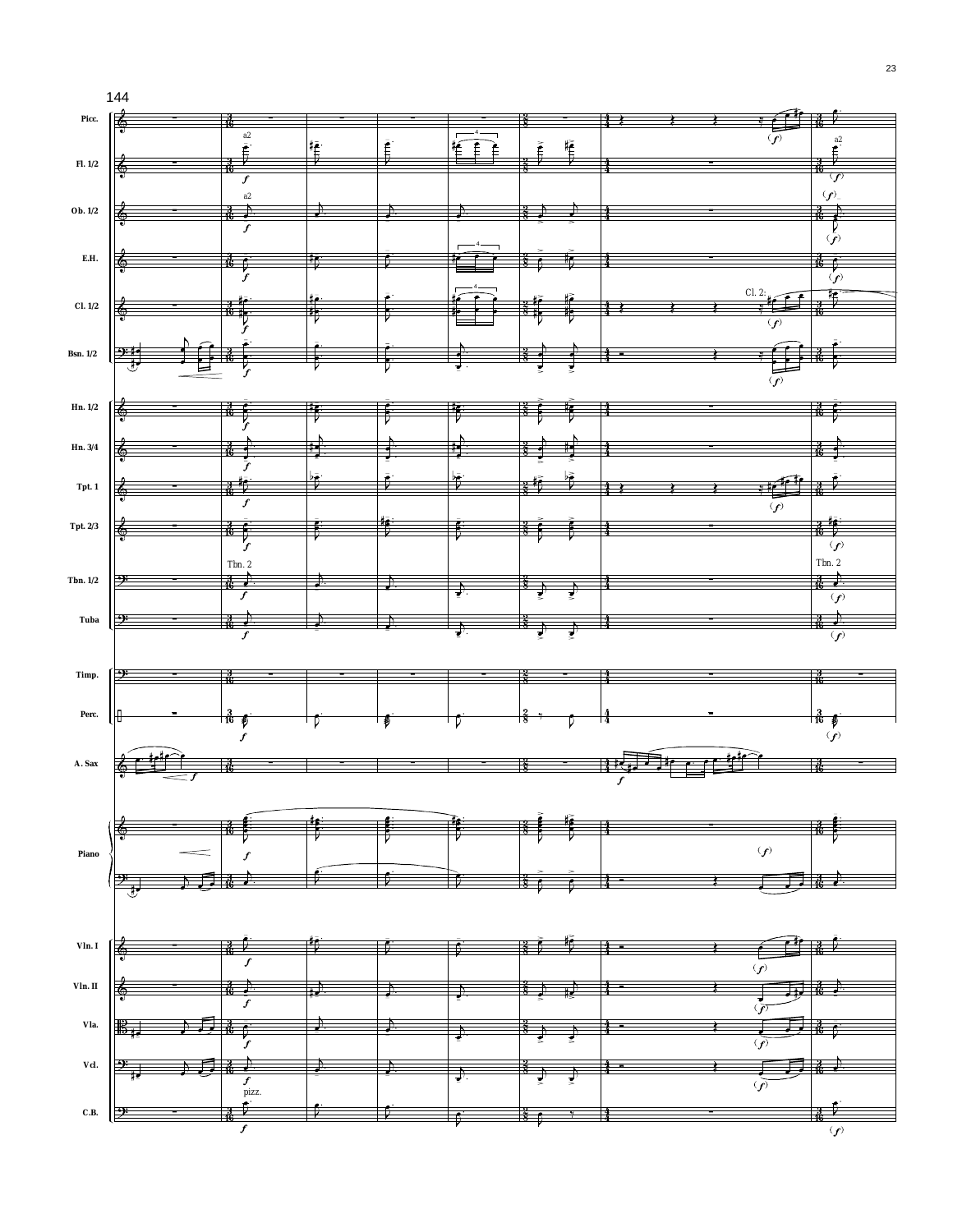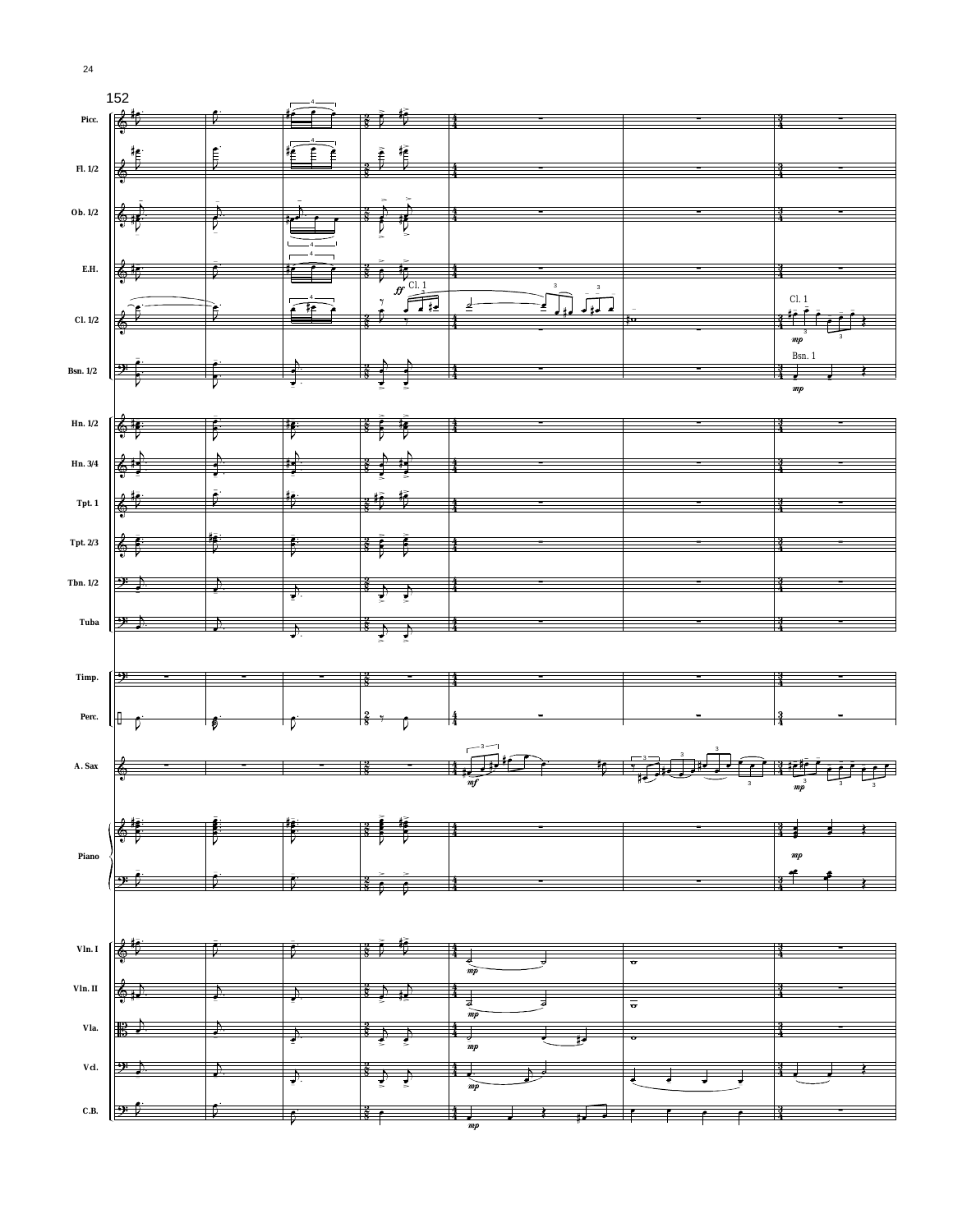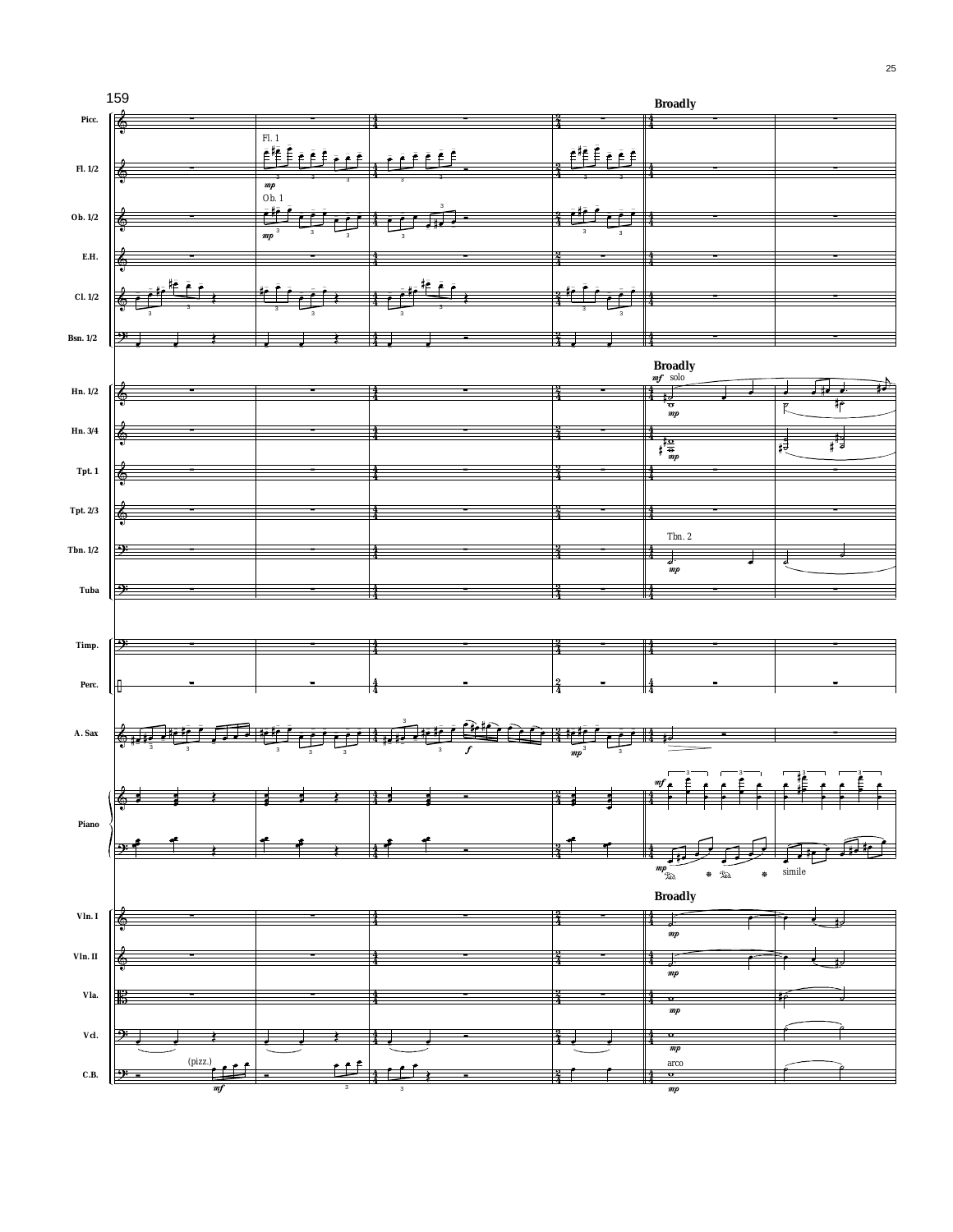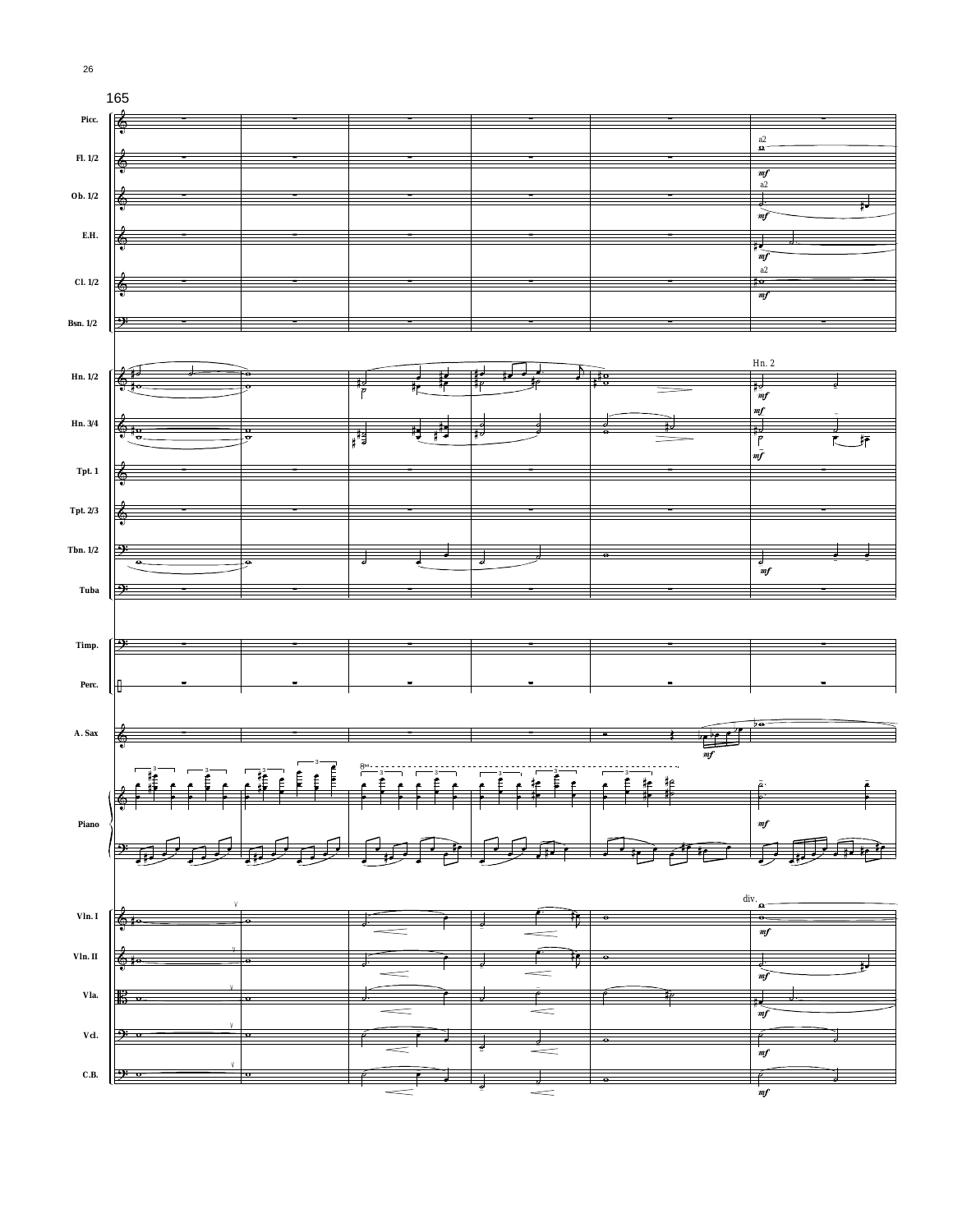

<sup>27</sup>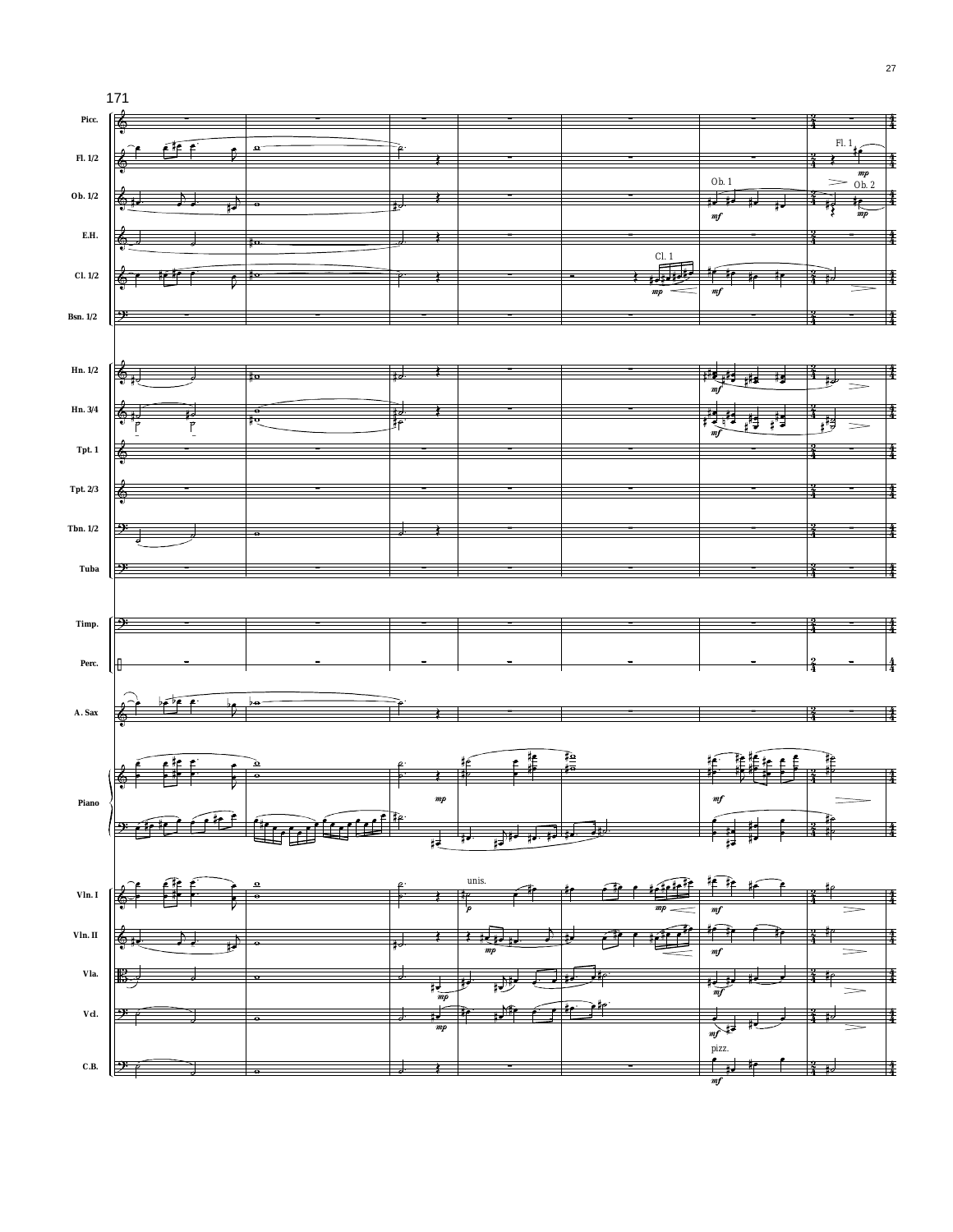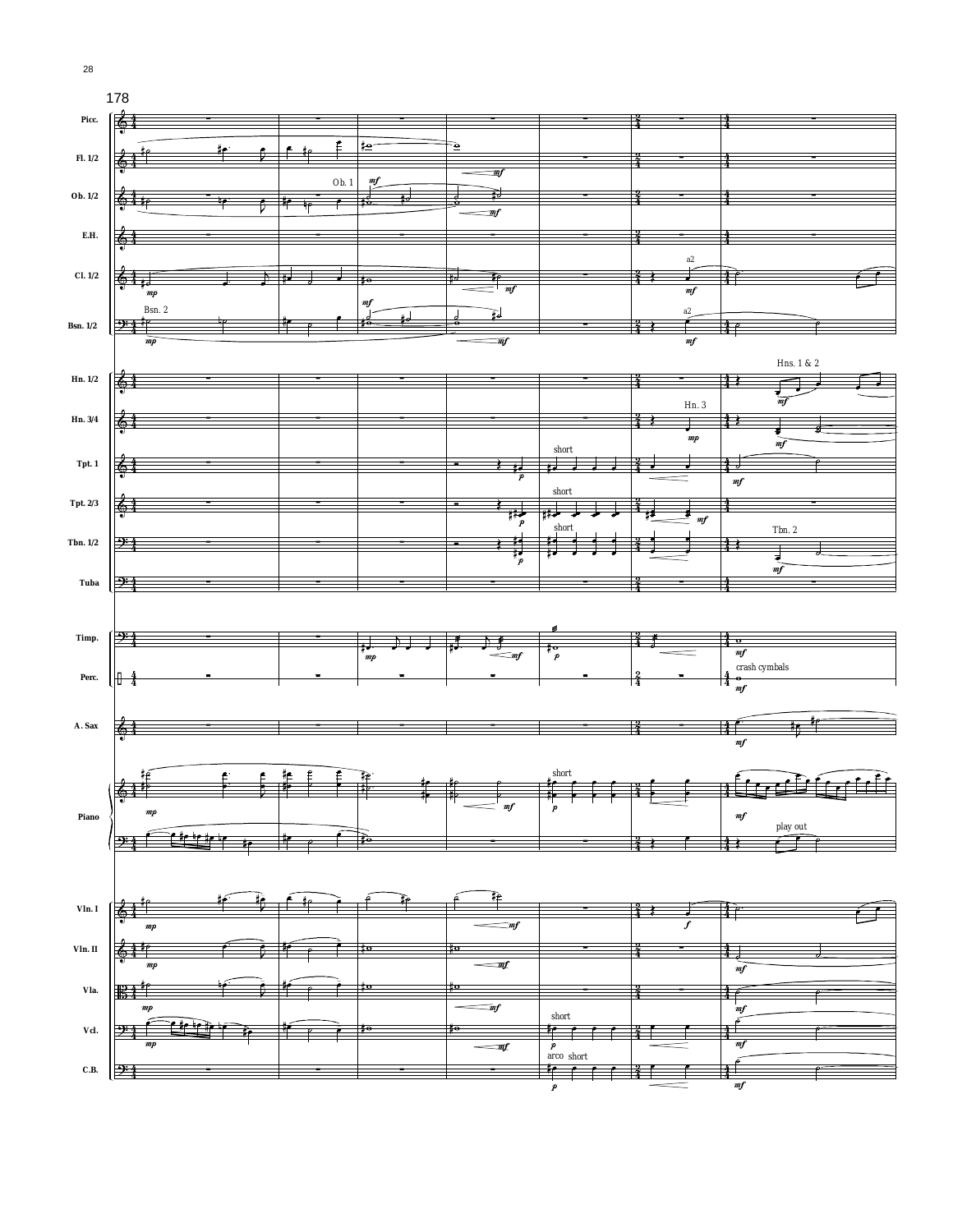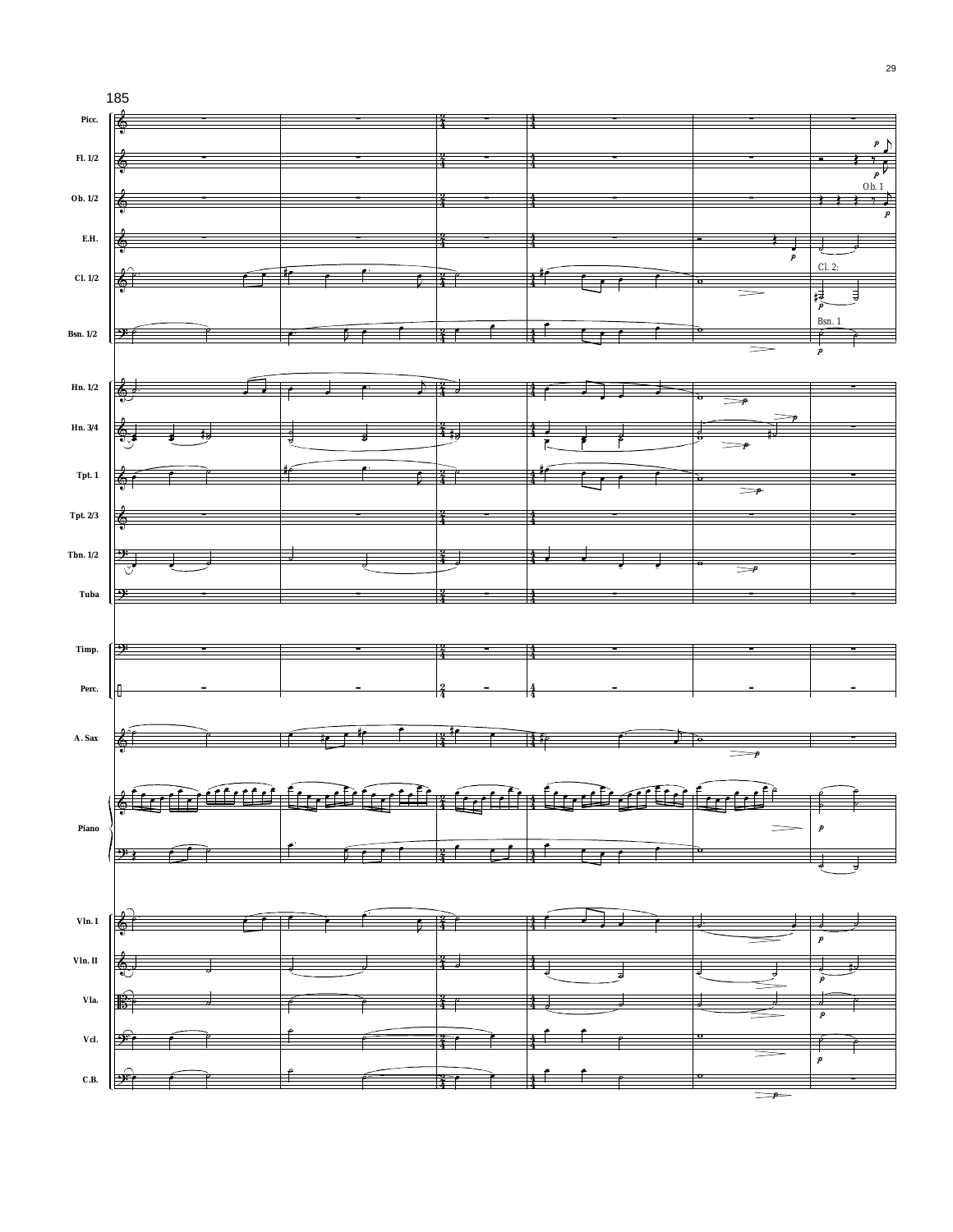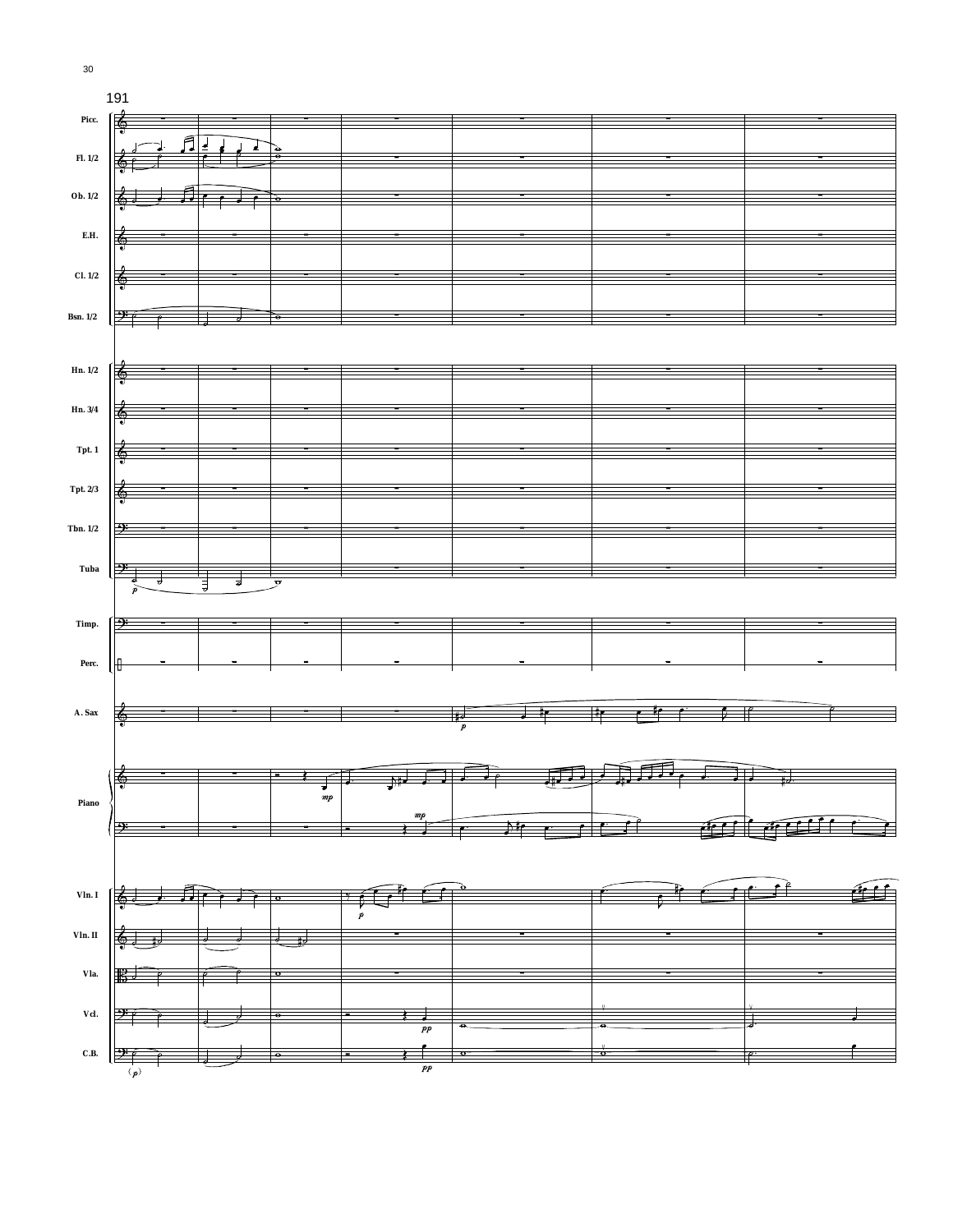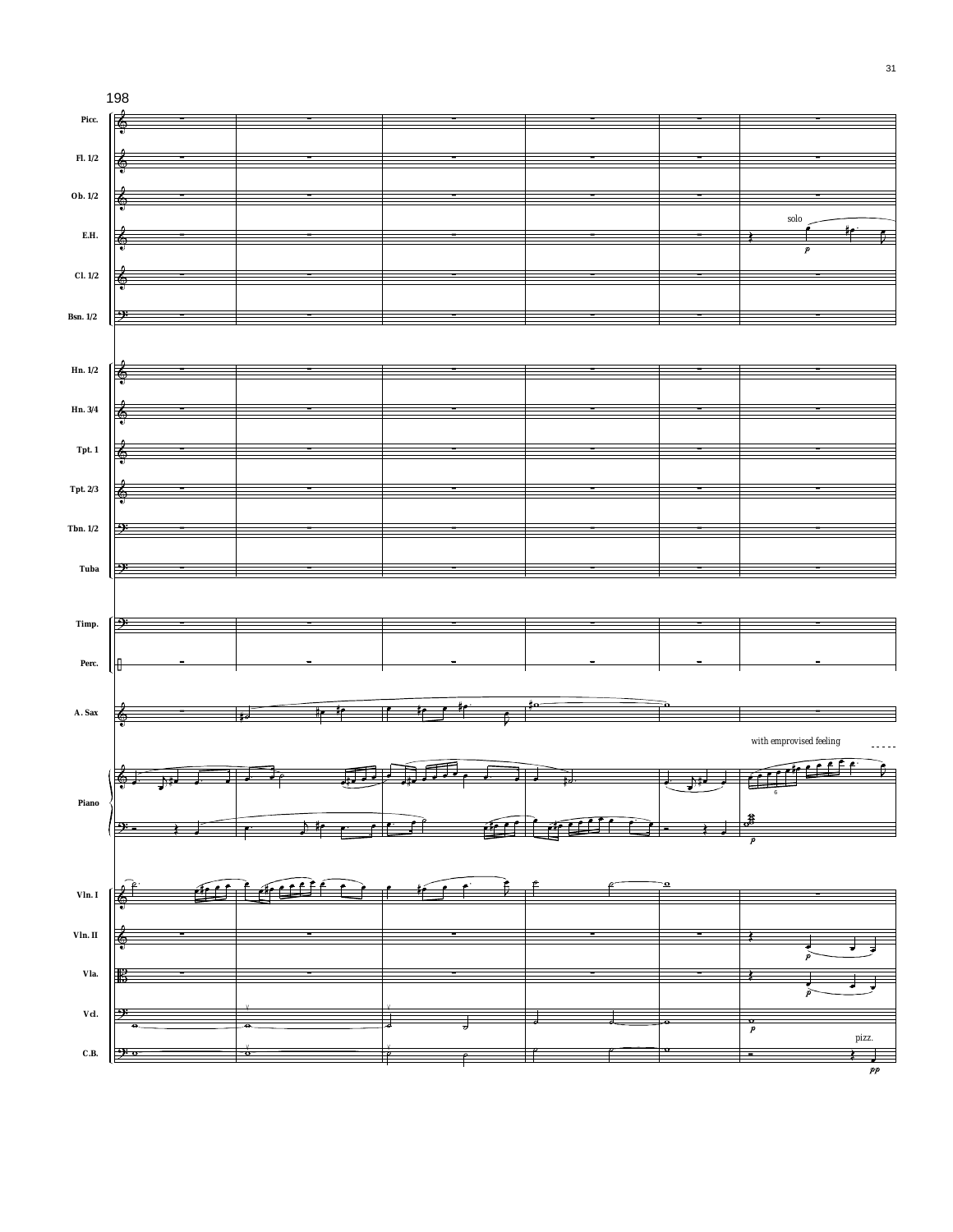